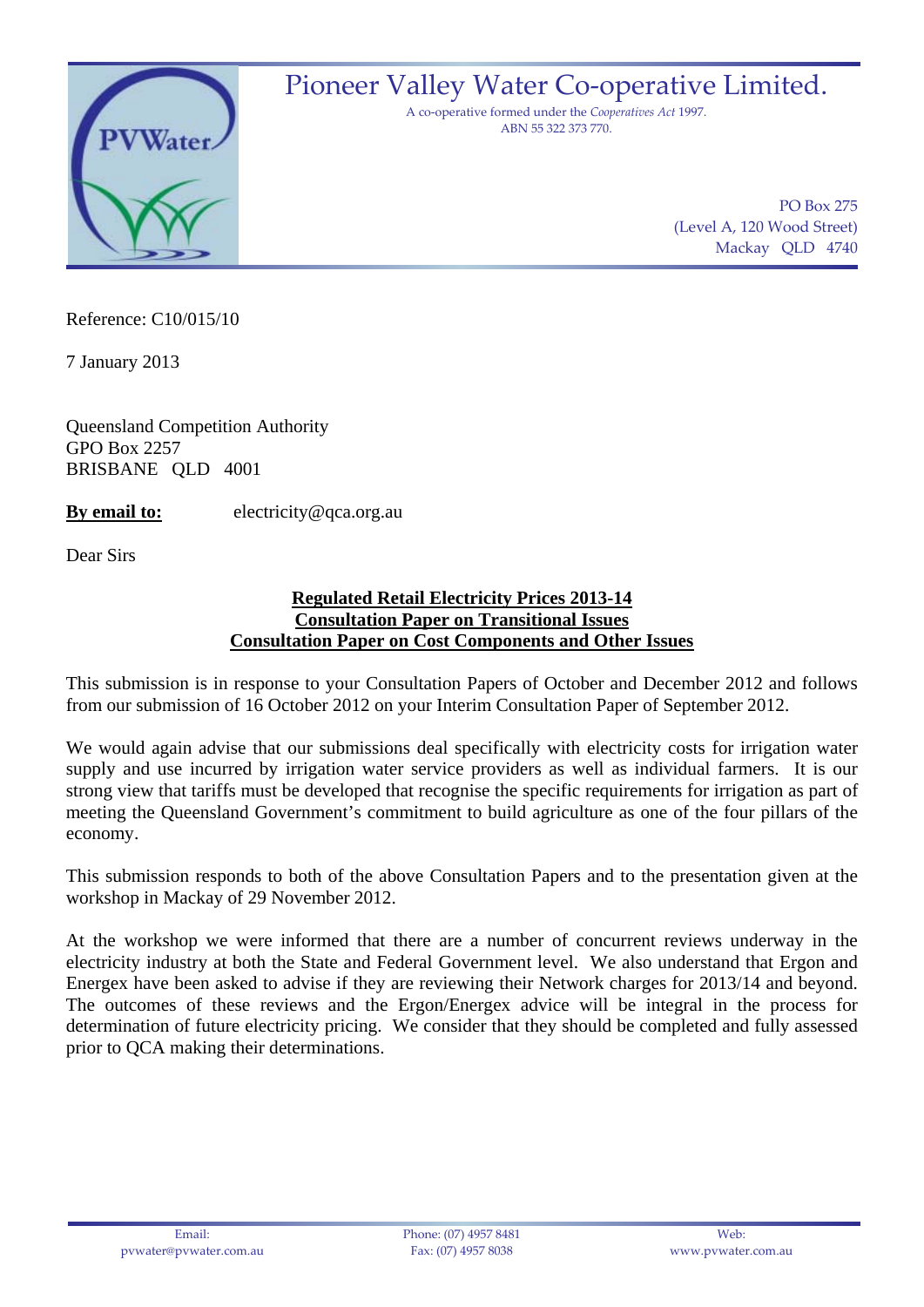## *Transitional Issues*

### *Pioneer Valley Irrigation Scheme*

Irrigation infrastructure has generally been designed to take advantage of off peak energy to deliver water both to minimise operational costs and to maximise water use efficiency. The infrastructure is of high capital cost and major components have life expectancy of 80 years plus. Any rationalisation or modification of infrastructure required as a result of significant increases to energy costs cannot be achieved in the short term if they are achievable at all.

As explained in previous submissions, our Septimus Irrigation Scheme was designed to minimise operational costs by pumping at off peak times. During November 2012 the two major pumping stations at Septimus operated almost exclusively during off peak times (98% River Pumps and 96% Relift Pumps). This clearly shows that any major increase to off peak electricity price will have a significant impact on operating costs for the Septimus Scheme. In point of fact the foreshadowed increases may lead to it becoming unviable under its current configuration.

Specific examples of what might be required to rationalise our irrigation schemes in light of much higher electricity costs include:

- 1. Installation of variable speed drives to all electric motors so that pumping rates can be varied to minimise energy consumption
- 2. In combination with 1, increase capacity of balancing storages so that all water is pumped at lower flow rates with lower energy consumption
- 3. Removal of stand-by pumps if installed capacity based tariff are adopted
- 4. Installation of on-site electricity generators (solar/internal combustion engines/hybrid powered)
- 5. Close down the irrigation area.

Detailed investigation of rationalisation of schemes would be required but will inevitably involve high capital costs which have to be met by the irrigators in the scheme. Irrigators are thus in a "no win" situation where they will either be required to fund scheme rationalisation to offset higher electricity costs or just pay the higher electricity costs. At the suggested cost reflective charges for electricity the less cost option to just pay the higher electricity costs will make example 5 above the obvious outcome.

On this basis we submit the following in response to specific questions asked in the Paper.

- Any increase in electricity cost above CPI per annum should be considered "a significant price impact"
- Transitioning to "significant price impact" tariffs should be over a minimum of 20 years
- Obsolete tariffs that reward off peak use of electricity should be retained for any transition period
- Funds to be made available for irrigators and irrigation scheme operators to investigate if infrastructure rationalisation is possible to offset significantly increased electricity prices.

### *Individual Irrigator Issues*

.

We have taken the opportunity to include some comments on the potential impact of proposed cost reflective electricity charges on an individual irrigator within the Pioneer Valley Scheme. This irrigator grows sugar cane and uses three irrigation pumps, two of which operate high pressure hard hose irrigators and the other that supplies a low pressure lateral move system. The following are details of the installations and the recorded electricity usage for a normal year of operation.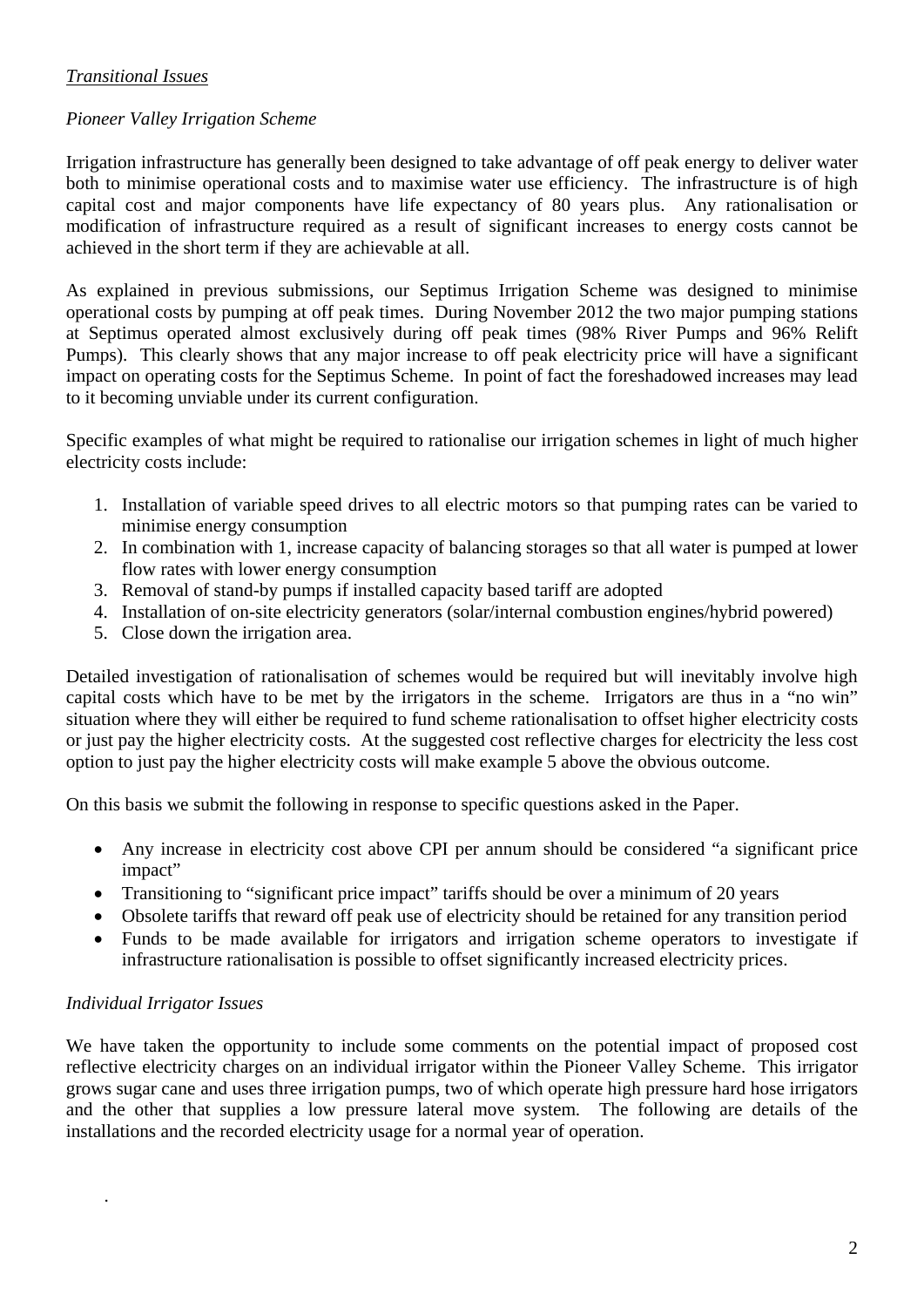|        |                   | Volume pumped<br>ML | kWh<br>Peak | kWh<br>Off peak | kWh<br><b>Total</b> | kWh/ML |
|--------|-------------------|---------------------|-------------|-----------------|---------------------|--------|
| Pump   | 75kW lateral move | 178                 | 19223       | 33863           | 53086               | 298.24 |
| Pump 2 | 55kW hard hose    | 217                 | 35450       | 68900           | 104350              | 480.88 |
| Pump 3 | 55 kw hard hose   | 90                  | 12500       | 31300           | 43800               | 486.67 |
| Total  |                   | 485                 | 67173       | 134063          | 201236              |        |

All pumps operated under Tariff 62 during 2011/12 and that tariff has been adopted as the base for determination of the impact of moving to a cost reflective tariff which would have been Tariff 22 for 2012/13 had transitional arrangements not been put in place.

Tariff 62 for 2011/12 was 29.61 c/kWh (peak) and 10.47 c/kWh (off peak) and for the electricity usage above would have amounted to an annual account of \$33,926 for pumping of 485 megalitres. As with all businesses, sugar cane farmers budget and closely monitor all inputs costs for their farming operation. Electricity costs for irrigation water pumping is one of many input costs for cane farming.

Adopting an electricity budget amount of \$33,926 but operating under Tariff 22 (2012/13) would have resulted in the following reduced electricity usage and volumes pumped.

|                   | <b>Total kWh</b> | Volume pumped<br>ML | <b>Volume reduction</b><br>from Tariff 62<br>ML |
|-------------------|------------------|---------------------|-------------------------------------------------|
| Pump 1            | 49082            | 165                 | 13                                              |
| Pump <sub>2</sub> | 94339            | 196                 |                                                 |
| Pump 3            | 37399            |                     | 13                                              |
| "otal             | 180819           |                     |                                                 |

This shows a reduction in irrigation water usage of some 10%. It is widely accepted that one megalitre of irrigation water application produces 10 tonnes of sugar cane so the reduced production with less volume pumped would have been 470 tonnes. At \$40 per tonne this is reduced value of production from the farm of \$18,800 from 10% reduction in irrigation.

Mackay Sugar Limited crushes sugar cane grown in the Mackay Region and, for the crop grown in 2011/12 handled some 5.6 million tonnes. It is estimated that 75% of this total crop is grown under irrigation in the region and a 10% reduction in irrigation pumping due to the increased electricity costs would have reduced the total crop by some 420,000 tonnes equating to a loss in production value from the Region of some \$25 million including lost revenue by Mackay Sugar Limited.

This reinforces the need for due consideration to be given to the potential significant impacts on irrigated agriculture from proposed major electricity cost increases particularly for irrigators. They are confronted with increases not only for their on farm pumping but also from their irrigation scheme operator who faces similar or higher electricity cost increases and must pass these on through water charges.

# *Retention of obsolete tariffs*

A non-financial reason why obsolete tariffs that reward off peak electricity use should be retained is the very important matter of water use efficiency. We provided detail of this in our earlier submission. We find it quite absurd that one hand Government is providing funds to irrigators under a Rural Water Use Efficiency Program to upgrade on farm infrastructure while proposing significant increases to energy costs to operate the upgraded system. A switch from flood irrigation to a pressurised system could significantly improve water use efficiency but the higher electricity costs for the pressurised system would be a major deterrent.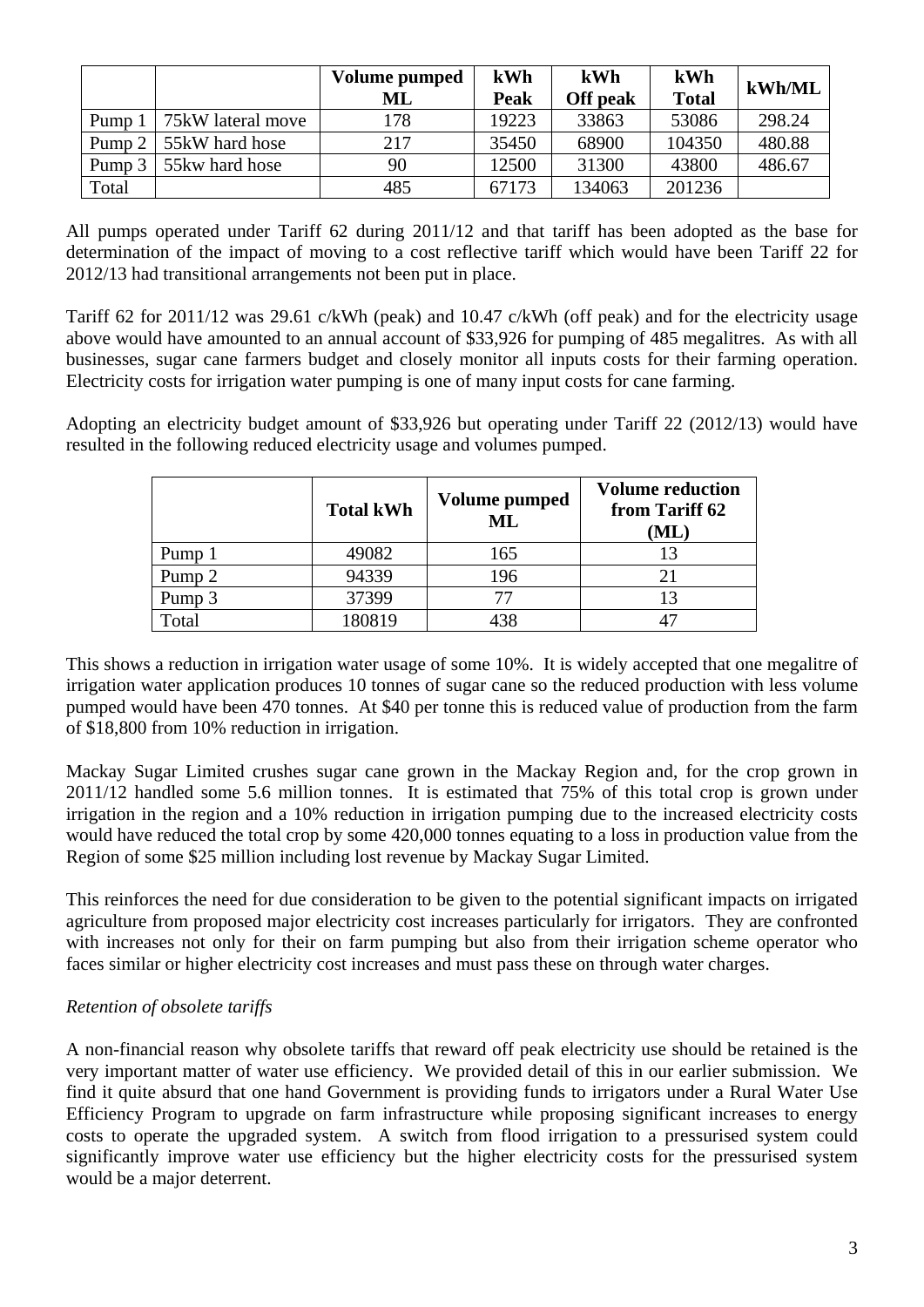## *Network Charges and Time of Use Pricing*

With N costs being around 50% of the final cost for electricity it is imperative that close scrutiny be applied to ensure that real cost efficiency is achieved by network operators. We understand that both Ergon and Energex are undertaking reviews of their network charges and these must be completed and fully assessed as part of the current QCA determination.

As discussed in our earlier submission most irrigation infrastructure has been designed with the major electricity load at off peak times. Unless significant incentives remain for off peak irrigation water pumping load may well move to peak periods exacerbating increasing network costs. This also impacts on water use efficiency as mentioned above.

# *Large Business Tariffs*

In regard to tariffs for large business customers we submit that special attention needs to be given for the irrigation industry both for large individual irrigators and for irrigation scheme operators. With the configuration of large irrigation schemes application of demand and capacity charges for electricity will result in very significant cost increases.

Irrigation schemes as with electricity networks are designed to meet peak demands from customers. The peaks can be associated with crop water requirements or more often to customers accessing off peak electricity for their on farm use. Installed pump capacity is thus directly related to peak water demand and can be significantly larger than required if demand was taken evenly throughout a full 24 hours.

The impact of moving from a time of use tariff to proposed cost reflective demand based tariffs for Pioneer Valley Water irrigation schemes would be astronomical as shown in the table below. Tariff 22 for 2011/12 is shown as the base as this was the applicable tariff for all stations prior to transitional tariffs for 2012/13.

### **Pumping cost per megalitre**

| <b>Pump station</b> | Capacity                 | <b>Tariff 22</b><br>(2011/12) | <b>Tariff 41</b> | <b>Tariff 44</b> |
|---------------------|--------------------------|-------------------------------|------------------|------------------|
| Septimus            | 3 x 170 kW<br>2 x 135 kW | \$23.28                       | \$80.25(245%)    | \$106.39(357%)   |
| Palmyra             | 3 x 185 kW               | \$18.50                       | \$28.60(55%)     | $$37.03(100\%)$  |
| Silver/McGregor     | 3 x 185 kW               | \$21.24                       | \$35.06(65%)     | \$45.66(115%)    |

*(Bracketed numbers are % increases from T22 for 2011/12)* 

Tariffs 41 and 44 are to apply to large business customers using in excess of 100MWh per annum. For 2011/12 Ergon classed all our stations as large but reclassified Septimus and Silver/McGregor to small in April 2012. The reclassification was based on consumption in the previous 12 months which had been a relatively high rainfall period and during which there had been little demand for irrigation water in the schemes.

As the schemes are only supplementary irrigation supply (deficit of crop water demand over effective rainfall) volumes pumped are very dependent on seasonal conditions. As such annual electricity consumption could fluctuate under and over the 100MWh per annum deemed as the threshold for large business. This variation is shown below for our stations.